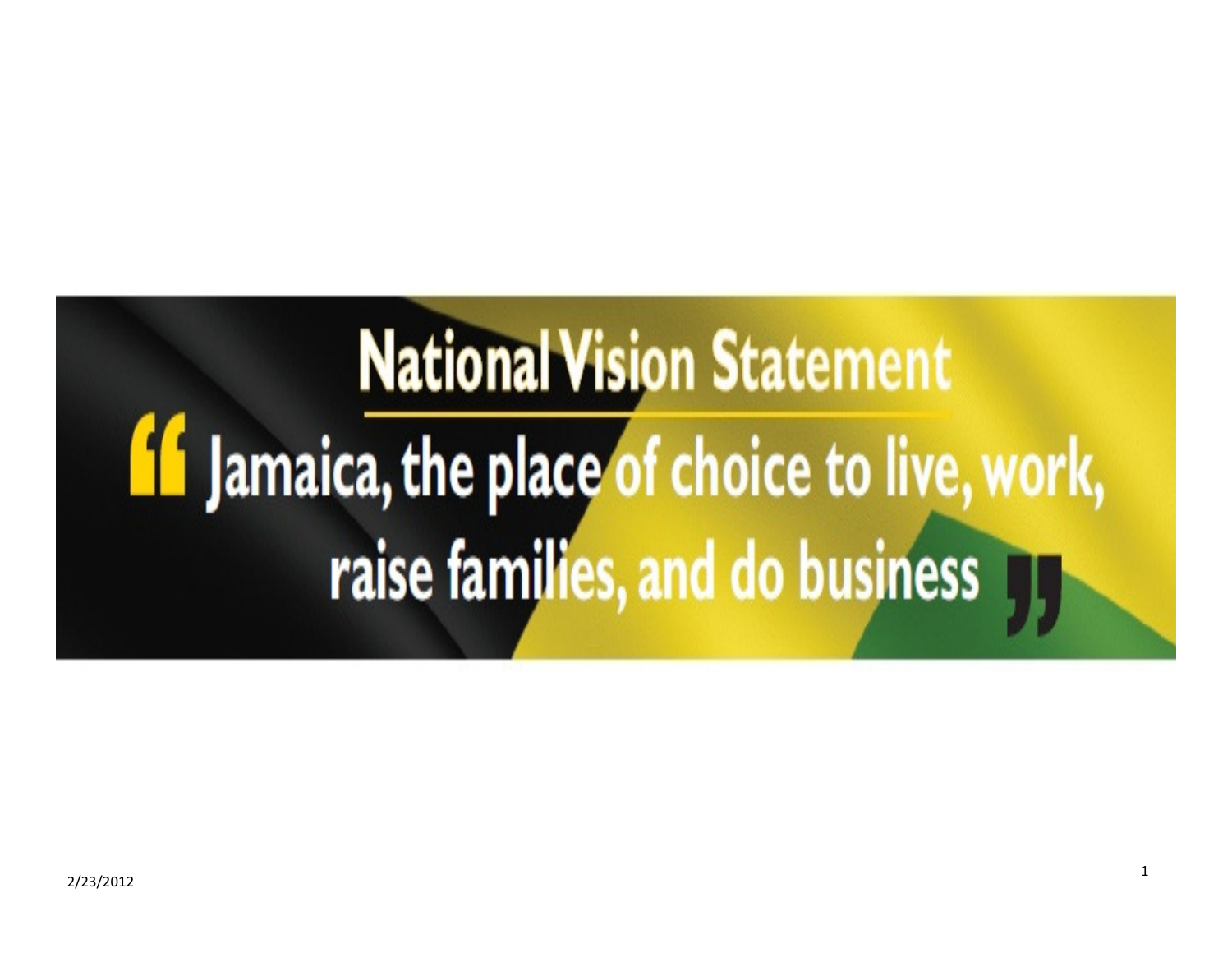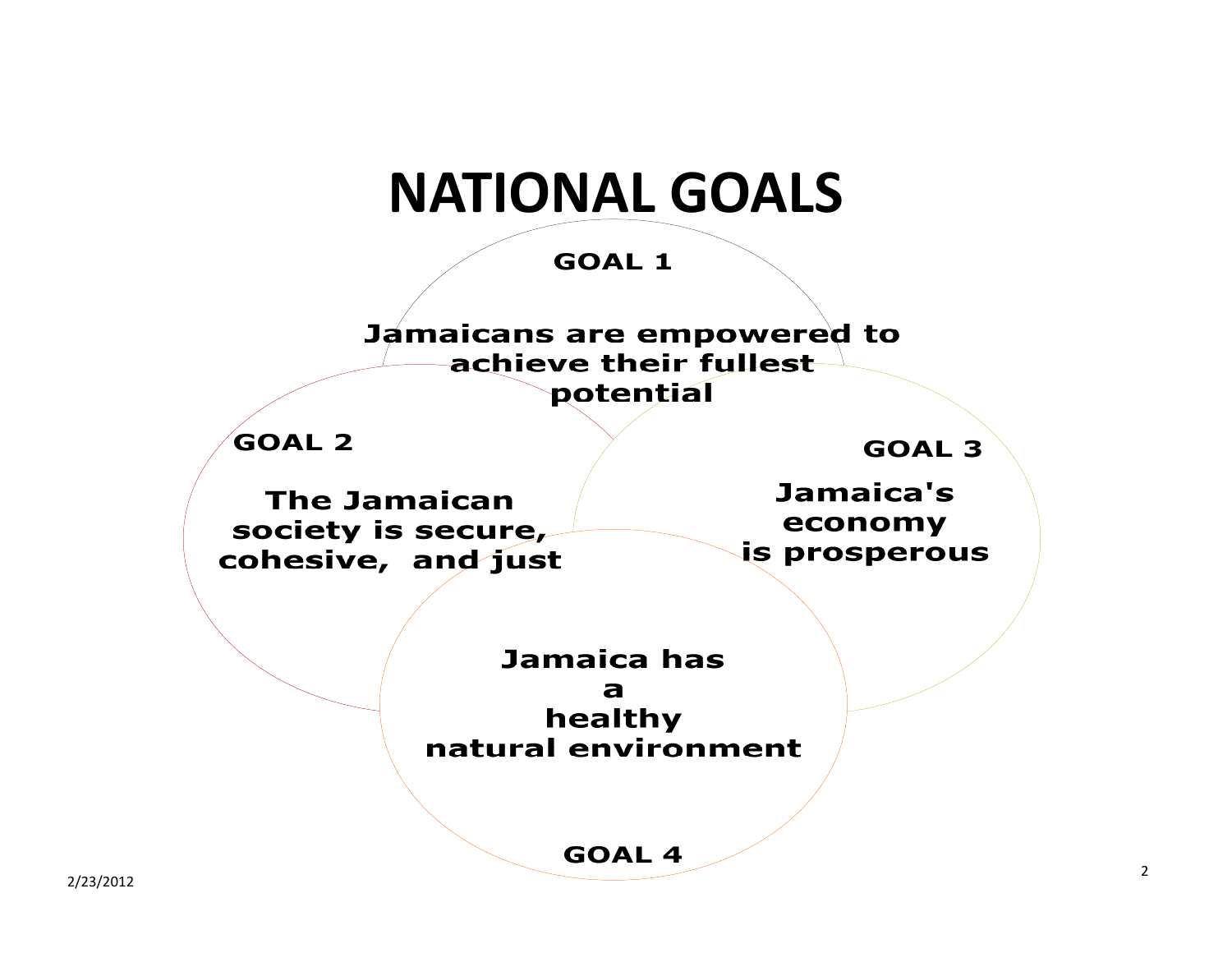# National Dashboard of Indicators

| <b>National Goal</b>                                                                                              | <b>Main Reporting Area</b>                    | <b>Report This</b><br><b>Quarter</b> |
|-------------------------------------------------------------------------------------------------------------------|-----------------------------------------------|--------------------------------------|
| <b>National Goal #1:</b><br><b>Jamaicans Are Empowered</b><br><b>To Achieve Their Fullest</b><br><b>Potential</b> | 1. Health Status                              | $\mathbf{V}$                         |
|                                                                                                                   | <b>2. Education Status</b>                    | $\mathbf V$                          |
|                                                                                                                   | <b>3. Labour Force Quality</b>                | $\mathbf{V}$                         |
| <b>National Goal #2:</b><br><b>The Jamaican Society is</b><br><b>Secure, Cohesive and Just</b>                    | <b>4. Security Status</b>                     |                                      |
|                                                                                                                   | <b>5. Justice Status</b>                      |                                      |
| <b>National Goal #3:</b><br>Jamaica's Economy is<br><b>Prosperous</b>                                             | <b>6. Economic Growth</b>                     |                                      |
|                                                                                                                   | 7. Employment                                 |                                      |
| <b>National Goal #4:</b><br>Jamaica has a Healthy<br><b>Natural Environment</b>                                   | 8. Environmental<br><b>Stewardship Status</b> |                                      |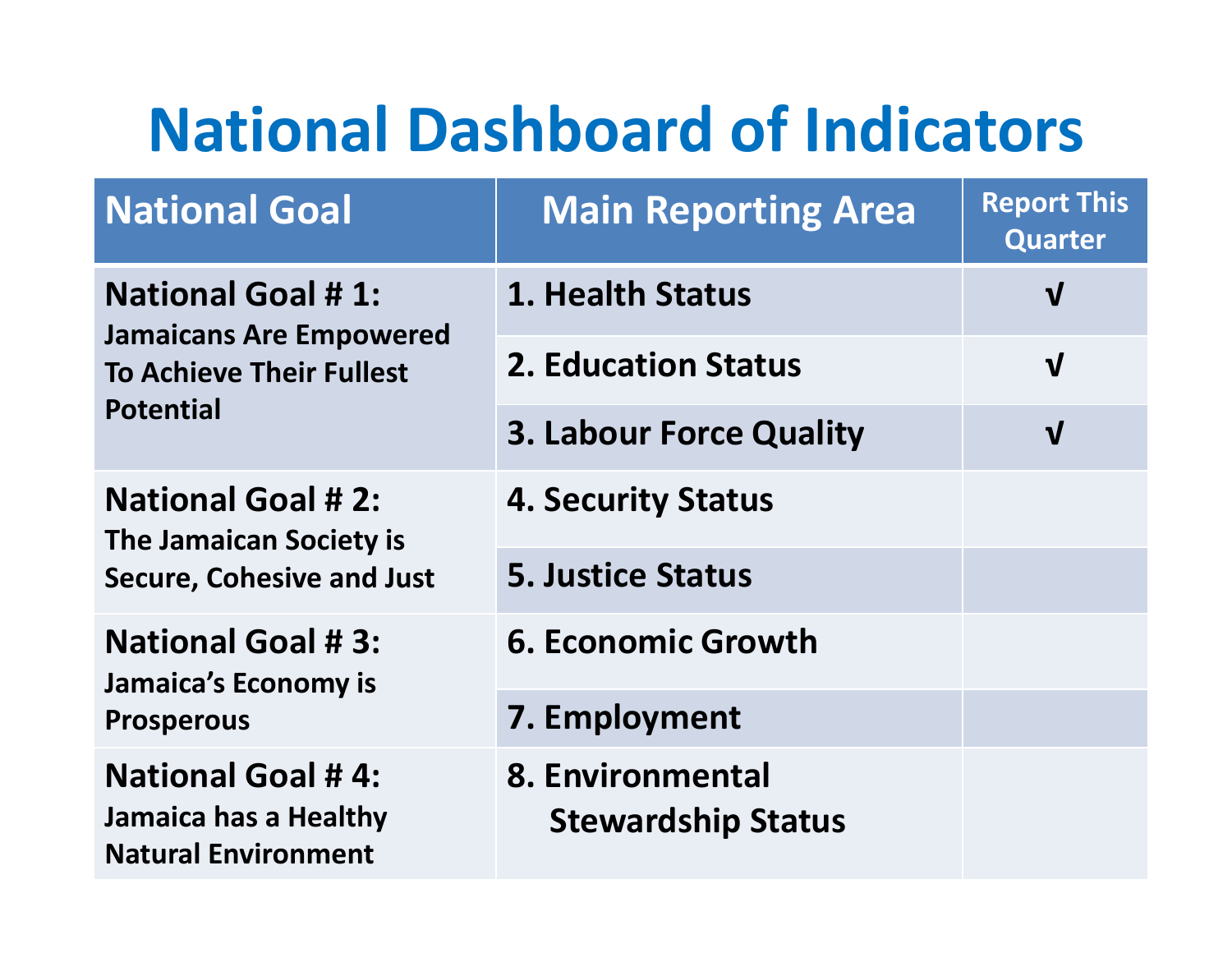# National Goal # 1: Jamaicans Are Empowered To Achieve Their Fullest Potential

| <b>Main</b><br><b>Reporting</b><br><b>Area</b> | <b>Key Indicators</b>                                                             | <b>Past</b> | <b>Present</b> |             |                    | <b>Future</b> |
|------------------------------------------------|-----------------------------------------------------------------------------------|-------------|----------------|-------------|--------------------|---------------|
|                                                |                                                                                   | 1999        | 2010           | 2011<br>(1) | % Points<br>Change | 2015          |
| 1. Health<br><b>Status</b>                     | <b>Immunization</b><br>Coverage<br>- DPT, OPV, BCG (%<br>children 0-11<br>months) | 85.3        | 94.7           | 93.9        | $-0.8$             | 95.0          |
|                                                | <b>Immunization</b><br>Coverage<br>- MMR<br>(% children 12-23<br>months)          | 82.0        | 87.1           | 86.5        | $-0.6$             | 95.0          |

#### Notes:

1. Preliminary figures for 2011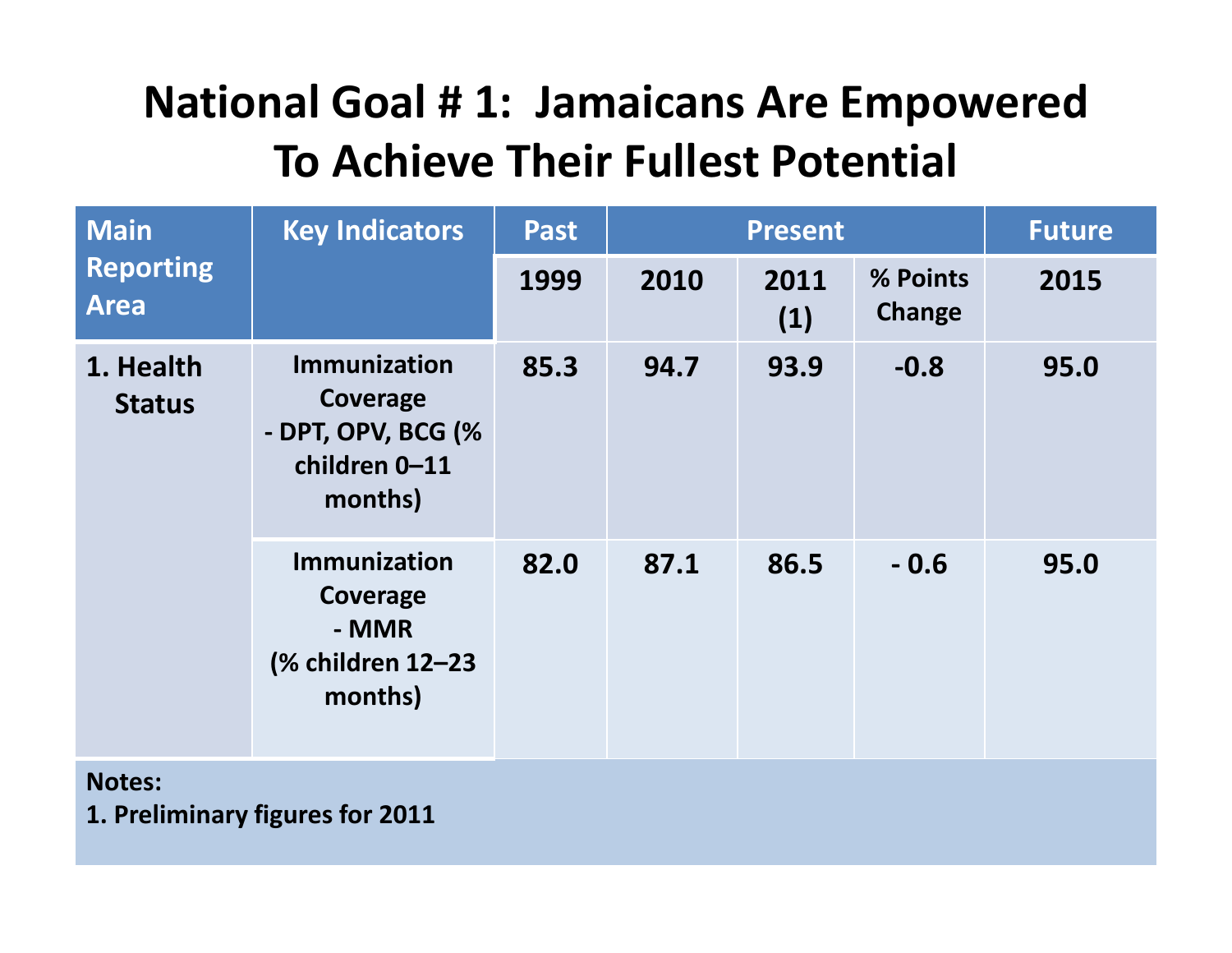# National Goal # 1: Jamaicans Are Empowered To Achieve Their Fullest Potential

| <b>Main</b><br><b>Reporting</b><br><b>Area</b> | <b>Key Indicators</b>                                      | <b>Past</b> |      | <b>Future</b> |                              |                  |
|------------------------------------------------|------------------------------------------------------------|-------------|------|---------------|------------------------------|------------------|
|                                                |                                                            | 1995        | 2010 | 2011<br>(1)   | %<br><b>Points</b><br>Change | 2015             |
| 2. Education<br><b>Status</b>                  | <b>Gross</b><br>Enrolment-<br><b>Tertiary</b><br>Level (%) | 9.5         | 32.8 | 35.9          | 3.1                          | 35-45<br>(Prov.) |

Notes:

1. Gross Enrolment – Tertiary Level preliminary figures for 2010/2011 school year